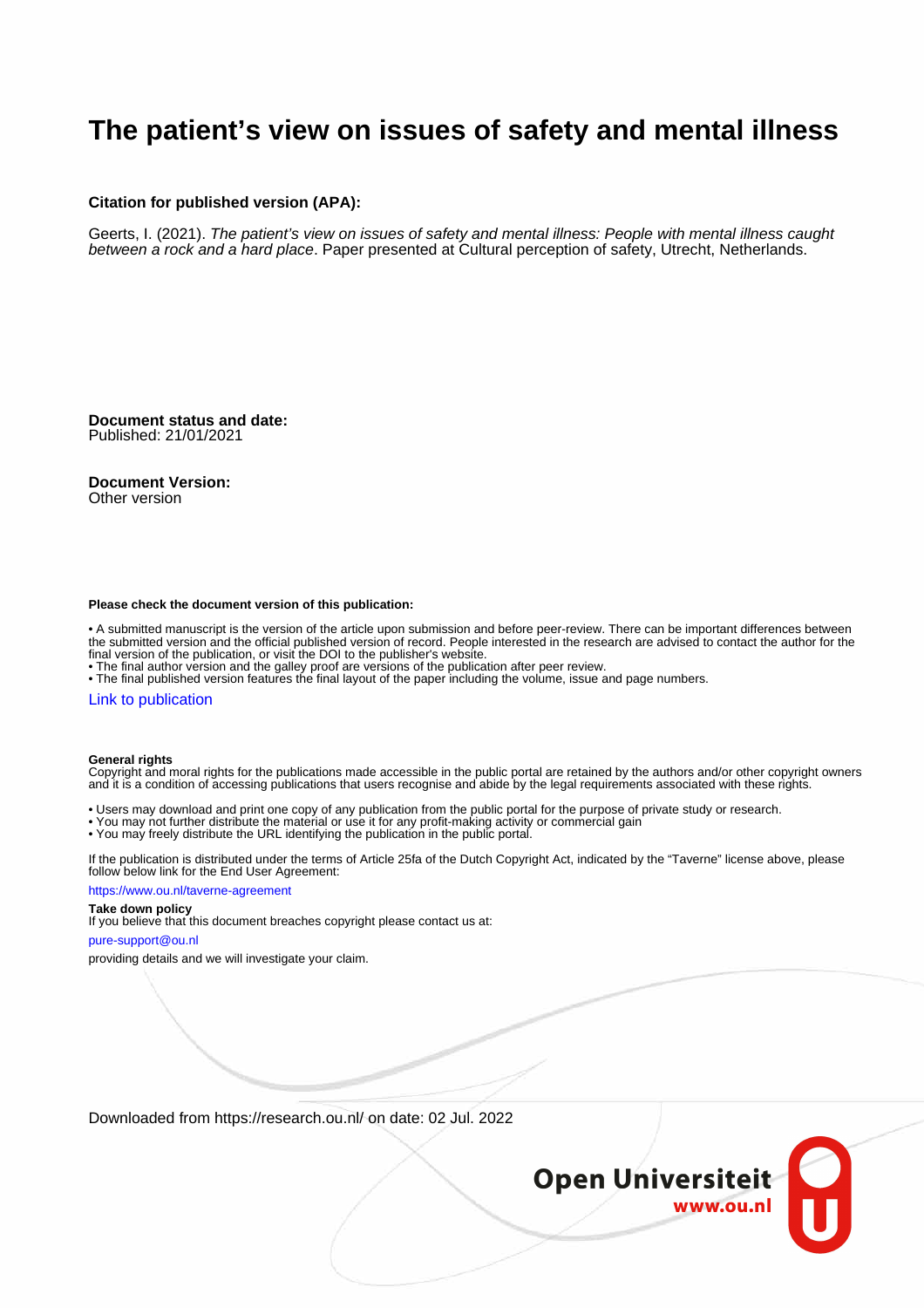## **The patient's view on issues of safety and mental illness People with mental illness caught between a rock and a hard place** *Irene Geerts presentation for Cultural Perceptions of Safety, 21 Jan 2021*

Wherever you are, you might recognize this: when a violent crime is committed, society is always shocked, but perhaps most of all when the perpetrator has a mental illness.

This is how it usually goes here: The public is outraged and points out the stereotypical link between mental illness and violent behaviour: How can it be that the safety of the community was so jeopardized when it was a known fact that the perpetrator was mentally ill?

In these situations, over the past decades, communities who feel unsafe often have found themselves head to head with authorities and mental health professionals, protecting the personal safety of people with mental illness as, they say, they are instructed to do by the law.

But what is the position of the main character, in all this, the psychiatric patient? And of course I am aware that my using the term psychiatric patient here is not unproblematic. But I do it to link my story today to Roy Porter's seminal article "The patient's view", a compelling plea from 1985 for a medical history from the perspective of the person suffering from illness. This perspective, however, is still remarkably rare in medical history, as it is in the historical debate on safety and mental illness.

That is why today I want to zoom in on the patients view by taking you back to a very sad case from the 1990s: a 12-year old schoolgirl murdered in the street by a neighbour who was known to be a psychiatric patient with violent tendencies. This case led to such in intense public debate on safety that it would mark a shift in positions in it, notably in the position of the clients' movement.

I will first introduce you to the situation in Dutch psychiatry up to that fatal moment in 1993. Then I show you how the case of the schoolgirl was debated in terms of safety, using newspaper and television sources, to give you an insight in the opinions of all parties involved, boiling down to the patient's view in all this.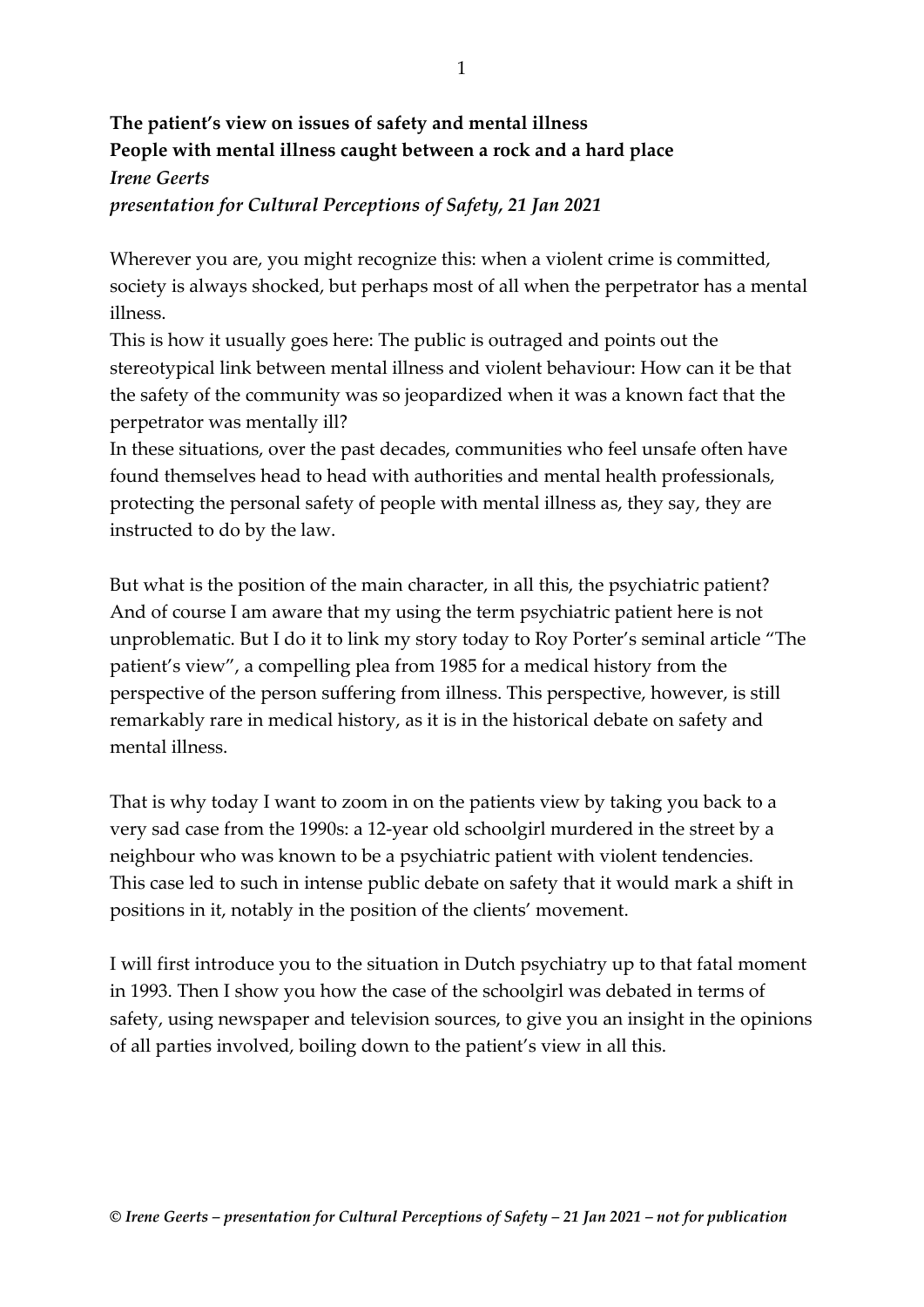1 Historical background

Up until around 1970, in The Netherlands as well as in other Western countries, it was considered in the interest of people with mental illness as well as in the interest of public safety to have them admitted to mental hospitals, whether they wanted to or not.

Inspired by critical thinkers who framed such institutions as instruments of the state to disciplin the people, the anti-psychiatry movement started spreading the idea that isolating psychiatric patients far away from the community was not in their best interests at all; instead, it was damaging and stigmatising.

Progressive mental health professionals promoting these ideas in The Netherlands were soon joined by the emancipation movement of psychiatric patients, united in the *Cliëntenbond* or Clients' League in 1971.

They made public how in many institutions psychiatric patients suffered from a lack of proper care and even abuse.

Number 1 on their agenda was the patients' legal position.

Under the Dutch Insanity Act, that dated from 1884, people could easily be held in institutions for years against their will, on the grounds that they were dangerous to themselves or others, or simply because a doctor thought it was in their best interest. Over the 1970s and 80s, a new law was negotiated. Someone's best interest was no longer a ground for forced admission, and endangering themselves or others could only be a ground when it was very serious.

Parallel to that legal development, there was the development of

"deinstitutionalisation", which meant that the number of beds in mental hospitals was significantly reduced. The ideal behind this was that people with mental health problems should have their rightful place in society like any other citizen and live in communities like everyone else, supported with extramural care and community facilities. Putting an end to stigmatisation and exclusion in this way would be in the interest of the personal safety of people with mental illness and the public safety of the community, for any citizen could become mentally ill. The goal was a better society: a society in which their was tolerance for all kinds of people.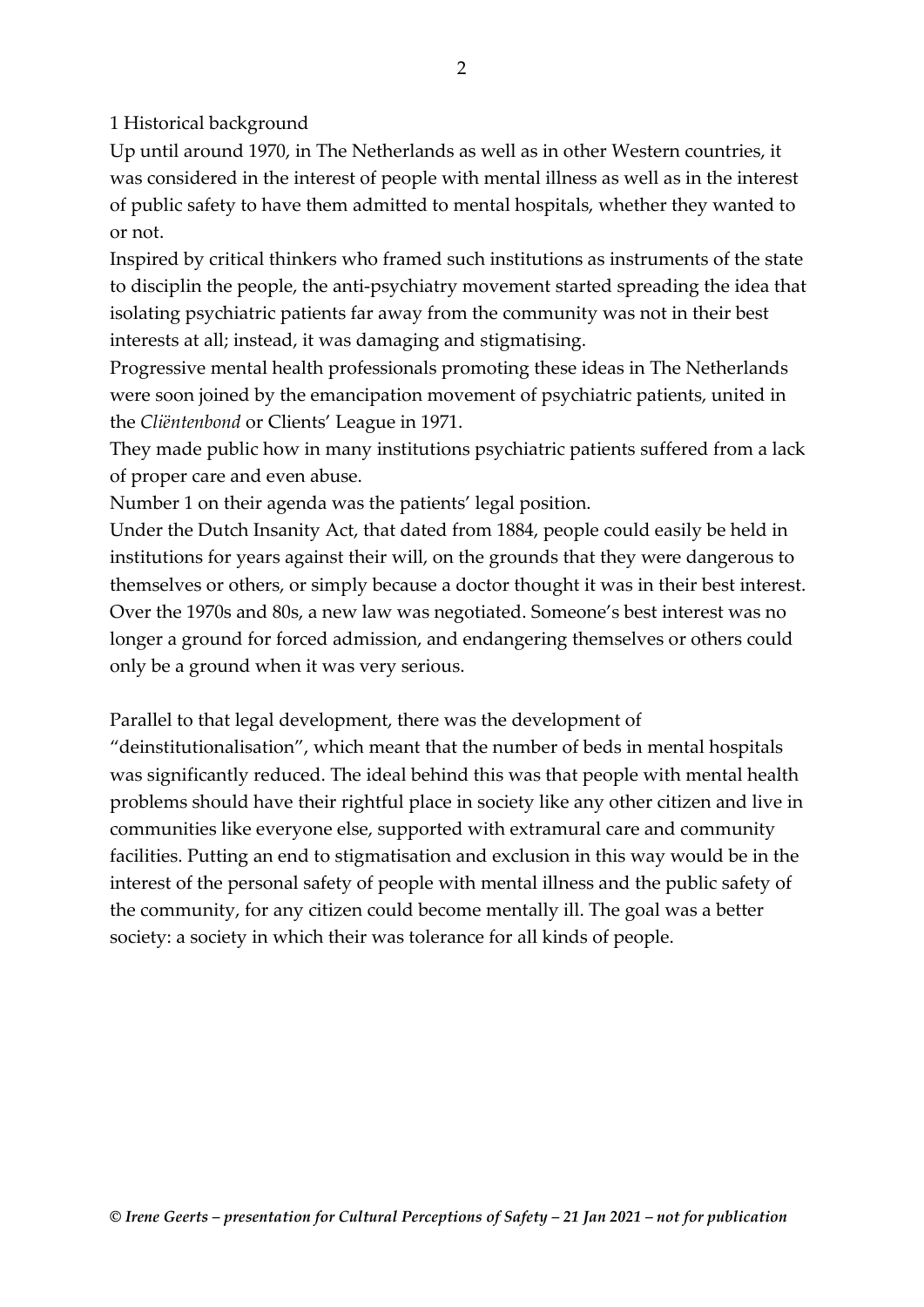### 2 Case

These were the law and the policy on that fatal day in March 1993. 12-year old Zülbiye Gündüz was walking to school in Amsterdam when she passed her downstairs neighbour Rob V. on the street. Rob suffered from schizophrenia and was notorious for his aggressive behaviour. Requests from neighbours to authorities to do something about that, had fallen on deaf ears. Just before Zülbiye came down that morning, Rob had left his downstairs apartment in an agitated state. Outside, he had picked up a table leg from the garbage left on the pavement and already threatened two people with it when Zülbiye caught his eye. She died in the ambulance that rushed her to the hospital.

## 3 The debate in the media

That same day Zülbiye's murder was all over the news. Her family and neighbours were outraged of course: If this man was sick in the head, why had he not been locked up in a psychiatric hospital, even if that was against his will? The police pointed out that "as long as their was no blood", according to the law, they could not intervene.

Mental health care professionals were even more explicit: they stressed that it was in everybody's interest that it was legally impossible for citizens to report each other and have each other locked away.

A remarkable voice in the media was that of the parents of people with schizophrenia and their association called Ypsilon.

They pointed out that what mental health workers saw as personal safety for psychiatric patients, respecting their autonomy even in times of crisis, was in fact exactly the opposite. People undergoing a psychosis, the parents explained, do not feel there is something wrong with them, so they will not ask for help. But respecting that, which meant not offering them help either, made them extremely vulnerable, as the psychosis could escalate without treatment or care.

What was more, the promised expansion of extramural care and facilities had not happened for lack of money, so it was not even much help on offer.

As a result, these parents saw their children perish in their apartments, hiding from the world that was too much for them; or ending up homeless and abused.

"People are dying the streets!" the president of the Ypsilon parents association exclaimed on tv, and she did not exaggerate.

Several cases of homeless people freezing to death outside on a cold night made the news in those years.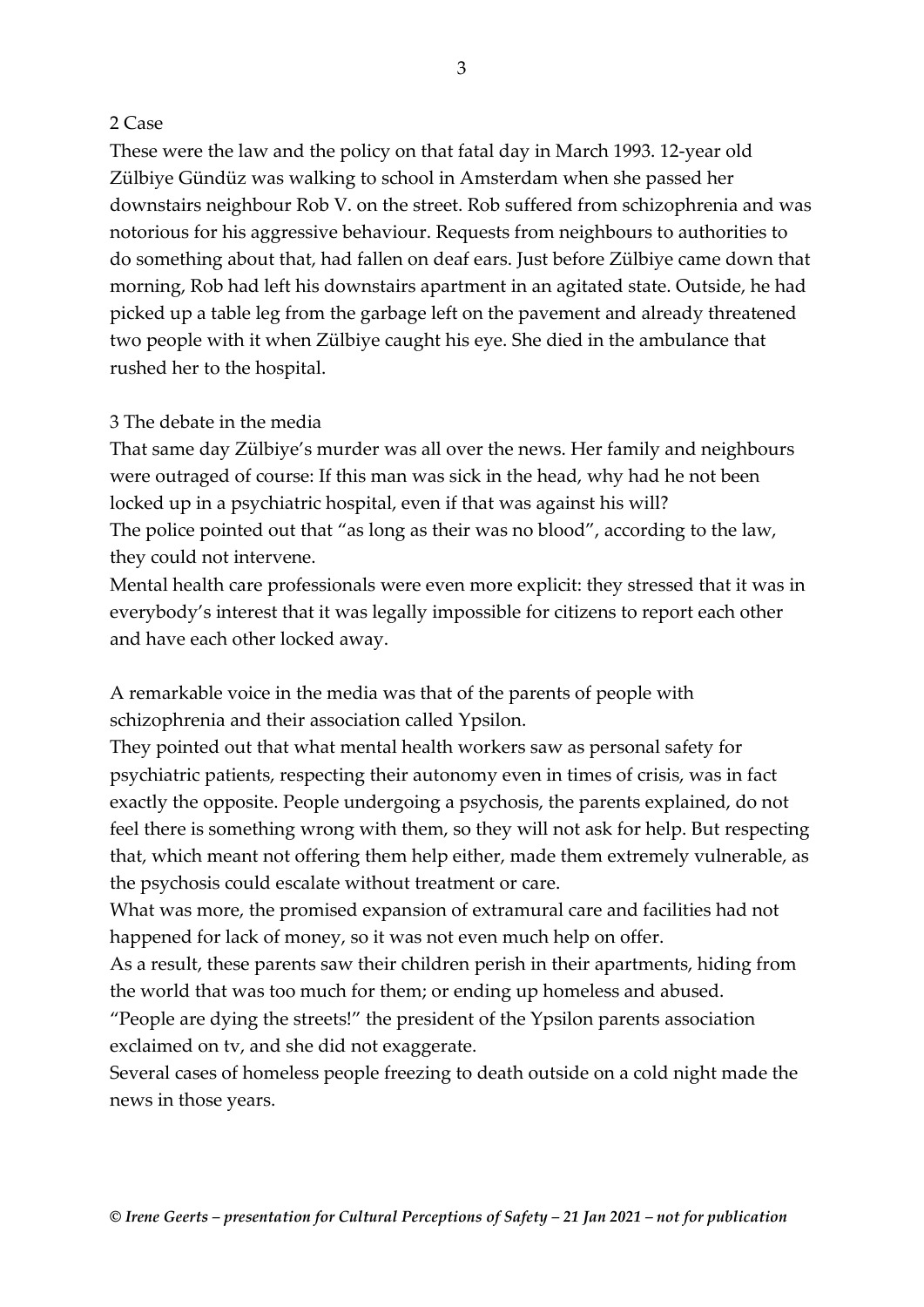And so did the case of a schizophrenic man who lived completely isolated in his flat in Eindhoven. Three neighbours had forced themselves in and tortured him to death – among other things, by hitting him with a table leg.

A retired psychiatrist agreed with the family association and said that in 20 years time we would look back on this situation in shame. According to him, mental health professionals interpreted the law in a way that was too narrow, the law did allow forced admission sooner. But this was an unconventional approach at that point in time.

## 4 So how did the patients look at this?

They are remarkably rare in the media sources, but they are there and one event in particular sheds an interesting light on the matter. A year after the death of Zulbiye, the Clients League organised a panel discussion on the question whether the new law and the way it was interpreted went too far in protecting the rights of the psychiatric patient.

No, was the voice of its members, coming from the audience. A psychiatric hospital is like a concentration camp, someone remarked - that was a classic image in these circles.

Many Clients League members associated forced admission with undergoing electroshocks against their will and being locked up in isolation cells without any perspective or support - horrors that the League had fought against since it was formed in 1971.

But there was also a new voice on that panel in 1994: Maarten Vermeulen, who had also experienced psychosis first hand. He was the chairman of a brand new association for people with schizophrenia, called Anoiksis.

He felt strongly that the new law was not at all in their interest. Like the family members, he associated the autonomy as it was interpreted in the application of the law with leaving a person in psychosis to their own devices to perish in lonely room or under a bridge, in rags, with only a shopping cart with personal possessions.

In the following years, the interpretation of personal safety of people with severe mental illness voiced by the Anoiksis chairman would take precedence over the definition of the Clients League that had been dominant for over twenty years. Mental health workers increasingly interpreted the law more broadly, carefully putting some boundaries on the autonomy ideal. In 1996 they were even urged to do so explicitly by state secretary of Health Erica Terpstra.